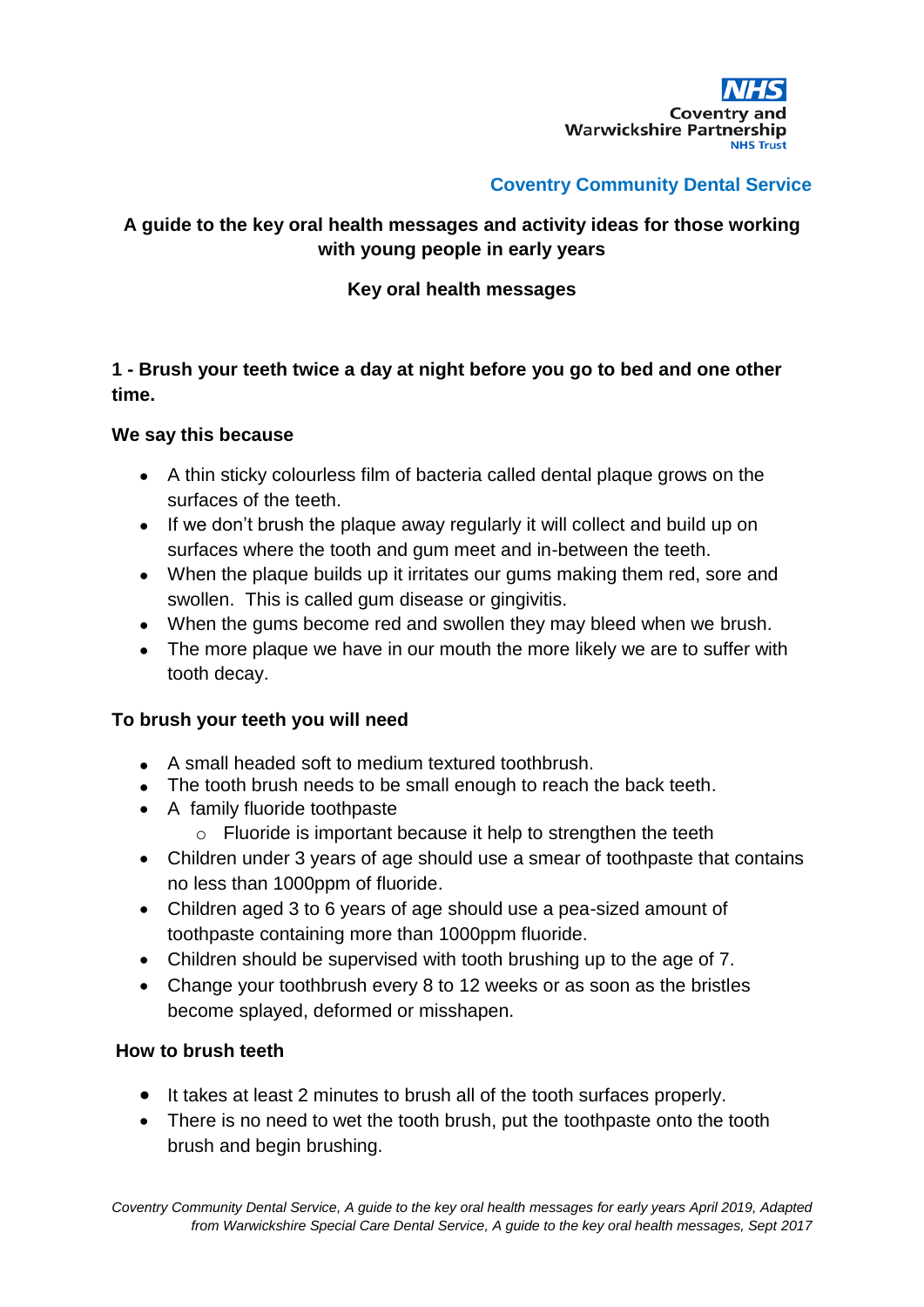

Spit do not rinse the mouth with water after tooth brushing.

# *The fluoride will stay on the teeth giving it time to strengthen the teeth.*

Place the toothbrush on the gum and tooth (see first picture), move the tooth brush in a small circular movement cleaning the surface of every tooth a few times before moving onto the next tooth.



Remember to brush all surfaces of the teeth. This will take at least 2 minutes.

Outer surfaces – upper and lower

- $\bullet$  Inside surfaces upper and lower
- To clean the inside surfaces of the front teeth tilt the brush vertically and make a few small, circular movements with the front part of the tooth brush.
- The biting surfaces upper and lower you can use a small backward and forward brushing movement for these surfaces.

Healthy gums do not normally bleed it is usually due to plaque building up and around the gum line causing irritation and swelling. This is normally due to poor tooth brushing and can be localised to a specific area. Tooth brushing should continue to remove the plaque and then the bleeding will stop.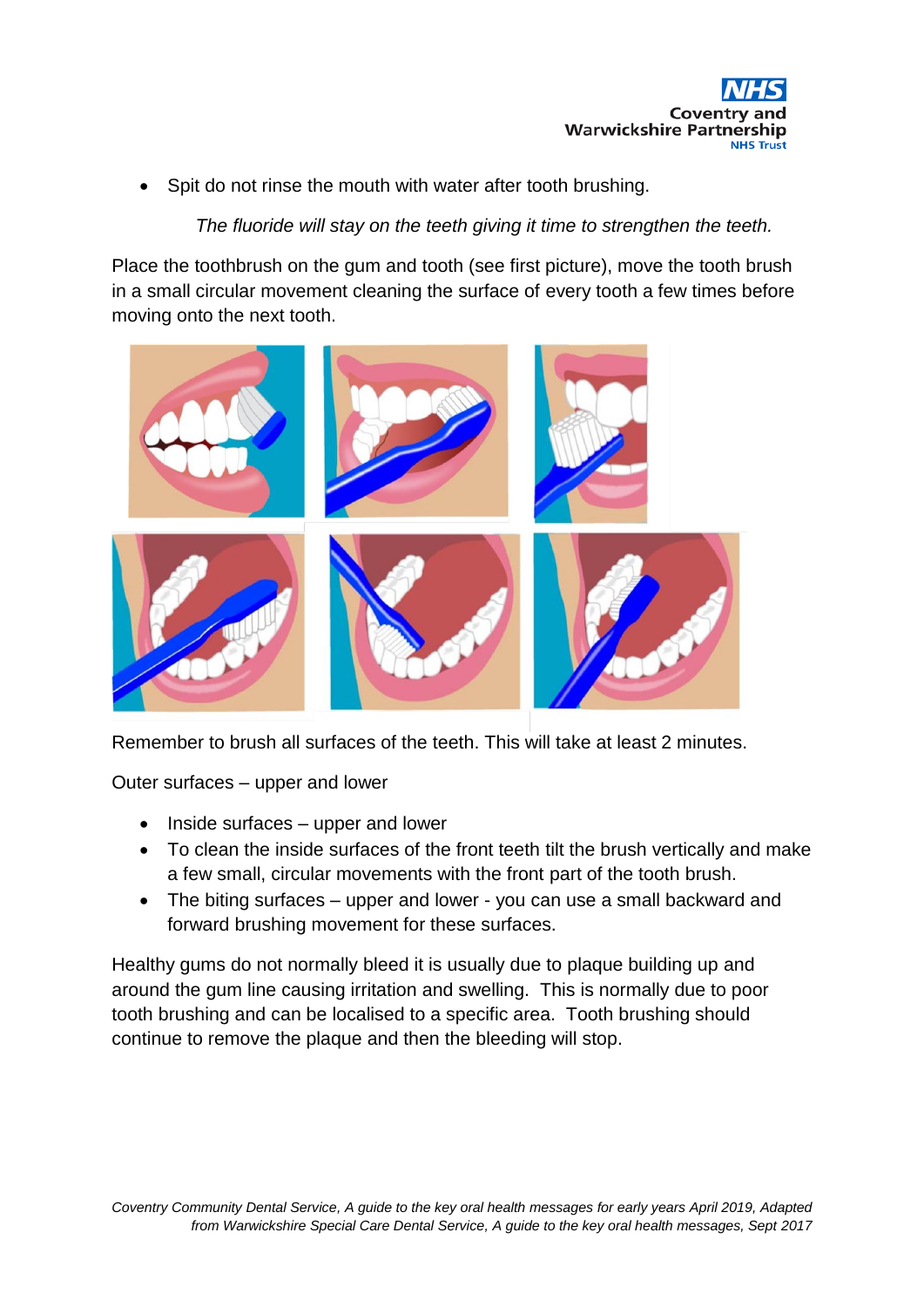



*Use a smear of family fluoride Pea size amount family fluoride toothpaste unde 3 years of age toothpaste for over 3 years of age*



# **2 - For healthy teeth keep all sugary food and drink to mealtimes.**

#### **We say this because**

- An acid is produced in our mouths when we eat sugary foods and drinks the sugary foods and drink reacts with the bacteria and plaque on our teeth.
- This is often called an "acid attack" or demineralization.
- These acid attacks over time cause holes in our teeth which leads to tooth decay.
- The good news is when we have finished eating or drinking the saliva in our mouth will wash the acid away, and begin to repair any damage done by the "acid attack" but this can take as long as 2 hours to happen.
- To keep teeth decay free, it is best to reduce the amount of time during the day that our teeth are at risk from an "acid attack" the best way to do this is to keep sugary food and drink to mealtimes only.
- Tooth decay is also known as dental caries or cavities.

It is not always easy to spot sugar on ingredient lists; this is because it can come under lots of different names. The most common names for sugars added to foods and drinks are: Sugar, glucose, maltose, fructose, molasses, sucrose, dextrose, honey, treacle, invert sugar and syrups (e.g. glucose, fructose, corn and map)

### **What does the term Free Sugars mean?**

- The term free sugars is given to those sugars added to food and drink to sweeten them.
- The term free sugars excludes lactose in milk, milk products as well as those sugars contained in fruit that is intact and eaten as a whole piece of fruit .

A colourful infographic showing 50 different names of sugar found in foods and drinks can be found at: [https://www.bhf.org.uk/informationsupport/heart-matters-](https://www.bhf.org.uk/informationsupport/heart-matters-magazine/nutrition/sugar-salt-and-fat/names-for-sugar-infographic)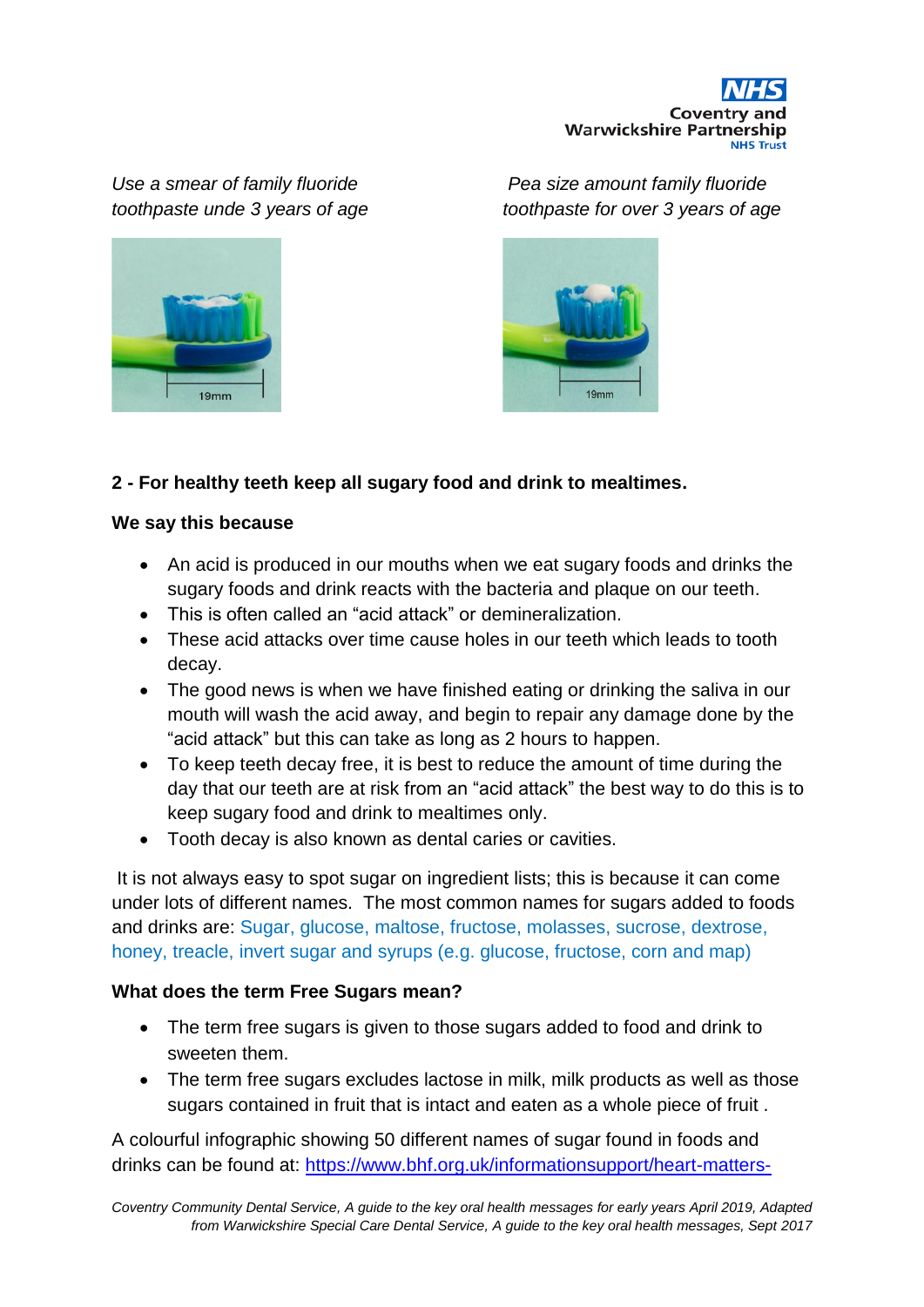#### [magazine/nutrition/sugar-salt-and-fat/names-for-sugar-infographic](https://www.bhf.org.uk/informationsupport/heart-matters-magazine/nutrition/sugar-salt-and-fat/names-for-sugar-infographic)

A useful explanation of the different names for sugar that appear on the infographic can be found at[:https://www.bhf.org.uk/informationsupport/heart-matters](https://www.bhf.org.uk/informationsupport/heart-matters-magazine/nutrition/sugar-salt-and-fat/names-for-sugar-infographic/different-names-for-sugar)[magazine/nutrition/sugar-salt-and-fat/names-for-sugar-infographic/different-names](https://www.bhf.org.uk/informationsupport/heart-matters-magazine/nutrition/sugar-salt-and-fat/names-for-sugar-infographic/different-names-for-sugar)[for-sugar](https://www.bhf.org.uk/informationsupport/heart-matters-magazine/nutrition/sugar-salt-and-fat/names-for-sugar-infographic/different-names-for-sugar)

### **3 – Only drink plain water and plain milk in-between meals.**

#### **We say this because**

- Sugar free drinks (dilute juice or fizzy) and pure fruit juices can be harmful to your teeth.
- Another cause of tooth decay is dental erosion this occurs when teeth are exposed to an acid.
- Sugar free drinks and pure fruit juices contain an acid such as phosphoric, citric and tartaric.
- Sugar free drinks and pure fruit juices can be drunk at mealtimes but are best avoided in-between meals.

### **4 – Visit the dentist regularly.**

#### **We say this because**

- Regular dental visit are important to maintain healthy teeth and gums
- Visit the dentist as soon as the first tooth comes through or by the age of 1
- It allows the dentist to check your mouth and spot any problems or concerns early.
- We would say… *"Go to see the dentist regularly, your dentist will advise you how often they want to see you".*
	- $\circ$  Most young people are seen every 6 months however, some are seen more or less frequently this is decided by their dentist.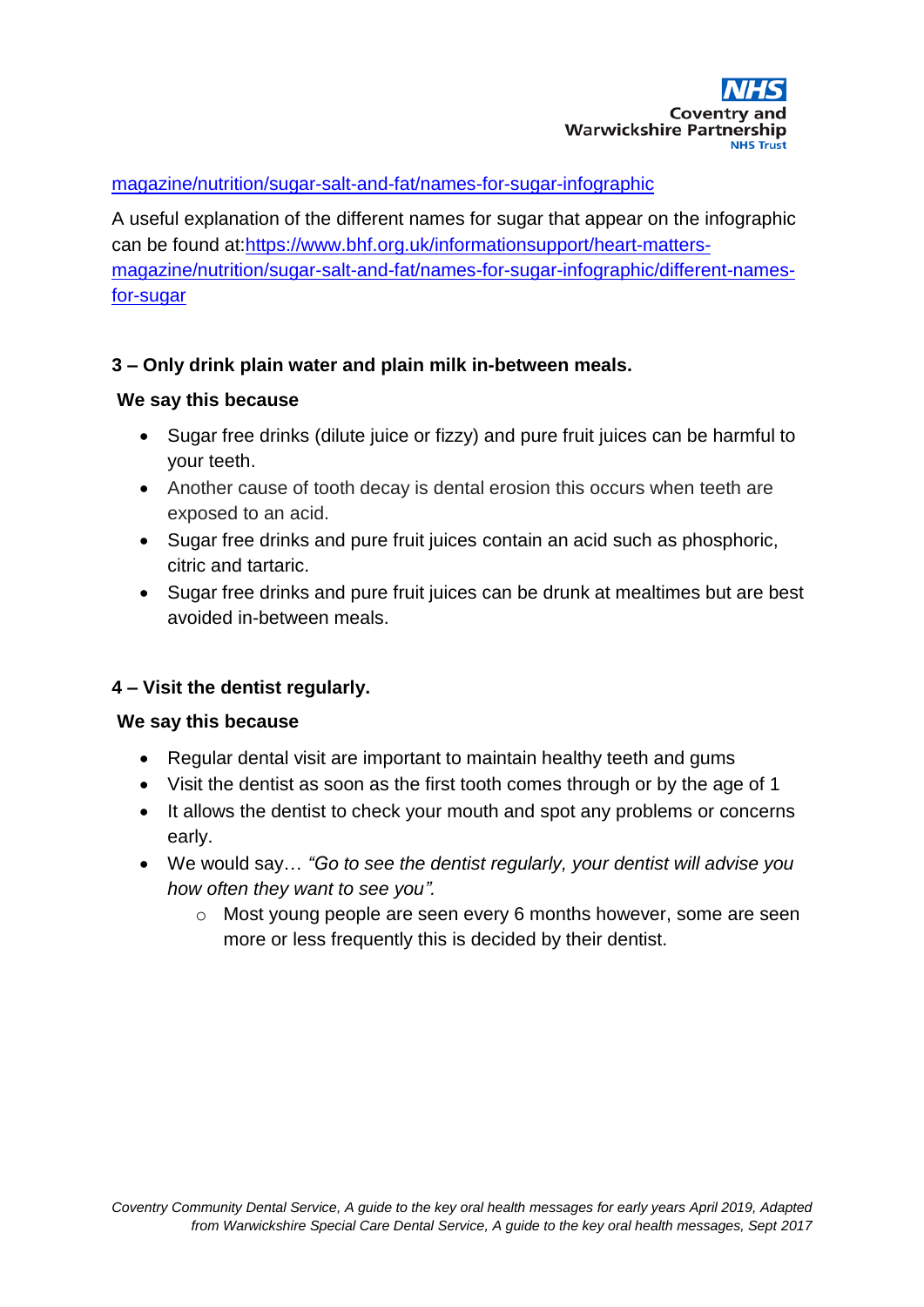

## **Activity Ideas**

- Talk about visiting the dentist
	- o Read stories about going to the dentist
- Talk about how often and why it is important to go to the dentist
- Discuss what we can do to keep our teeth healthy
- Make an area into a dental surgery and role play going to the dentist
- Draw and colour in your dentist
- Make a collage of good teeth friendly food and drinks
- Make a collage of healthy smiles
- Use the colouring in sheets or dot to dots included with this resource.
- Make a feely bag with different brushes; don't forget to include a toothbrush.
	- $\circ$  Which one would they want to brush their teeth with and why?
	- o What colour toothbrush do they have? Make a bar chart recording the findings.
- Practice brushing teeth using a model
- Explore the smells of tooth brushing or going to the dentist:
	- o Put toothpaste onto the laminated card squares you can then smell and feel the toothpaste
	- o Put the antibacterial hand wash onto a laminated card square and pass round smell the "clean" smell of a dentist.
- Discuss when it is safe for your teeth to eat sugary foods and drinks.
	- $\circ$  Draw a chart or clock to show the safe times.
- Make a list of the foods and drinks that are safe for our teeth.
- Collect empty packets of the foods and drinks, look at the ingredients list and identify the sugar in them. How many teaspoons of sugar are in the different products?
	- o You will find the infographic mentioned on page 4 useful for this activity.
	- o Make a chart or record the food/drink and the teaspoons of sugar
- Measure out the amount of teaspoons of sugar in the products
- Explore what the different shapes and functions of teeth are.
- Explore how and why animals' teeth are different.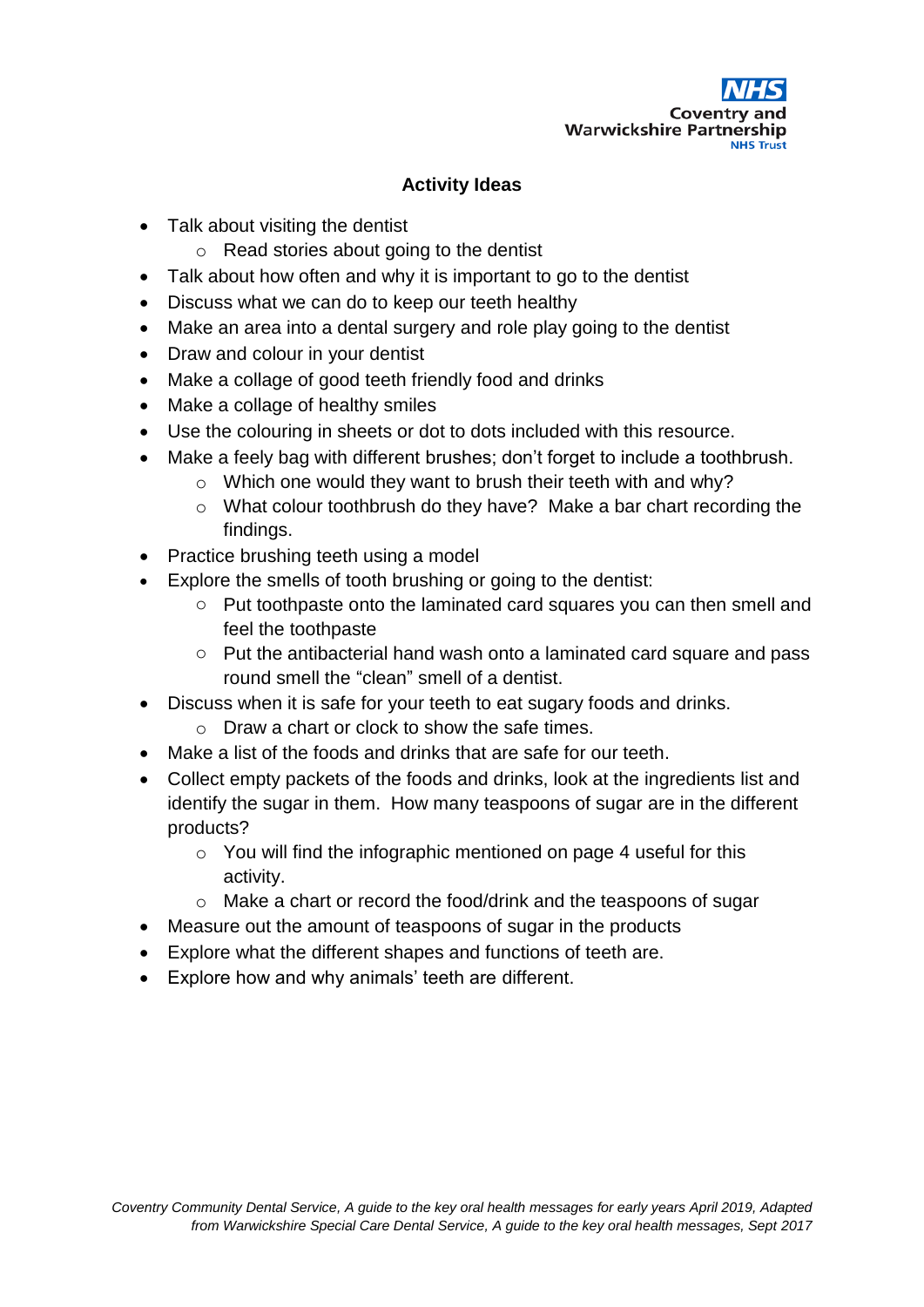

## **Links to other resources**

 A short clip showing a child visiting the dentist for a check-up and introduces the sights and sounds of the dental surgery.

[=9242CBA2A86E37E8BF7A9242CBA2A86E37E8BF7A&rvsmid=7762BA116CBE96F13F9C7762](http://www.bing.com/videos/search?q=youtube+going+to+the+dentist&&view=detail&mid=9242CBA2A86E37E8BF7A9242CBA2A86E37E8BF7A&rvsmid=7762BA116CBE96F13F9C7762BA116CBE96F13F9C&fsscr=0&FORM=VDFSRV) [BA116CBE96F13F9C&fsscr=0&FORM=VDFSRV](http://www.bing.com/videos/search?q=youtube+going+to+the+dentist&&view=detail&mid=9242CBA2A86E37E8BF7A9242CBA2A86E37E8BF7A&rvsmid=7762BA116CBE96F13F9C7762BA116CBE96F13F9C&fsscr=0&FORM=VDFSRV)

- Colouring pages, circle time and game ideas, art, literacy and maths ideas, from Making Learning Fun at: <http://www.makinglearningfun.com/themepages/DentalHealthPrintables.htm>
- Dental Surgery/Dentist Role-Play Pack, Dental Surgery Role Play Patient Pack and word mat, and more from Twinkl at: <http://www.twinkl.co.uk/search>
- Activity sheets and colouring pages at: <http://www.drbethkailes.com/tour/pediatric-dentistry-activity-sheets/>
- Snack ideas for children booklet, [http://www.child-smile.org.uk/uploads/documents/22388-](http://www.child-smile.org.uk/uploads/documents/22388-Childsmile%20Snack%20ideas-9-16-English.pdf) [Childsmile%20Snack%20ideas-9-16-English.pdf](http://www.child-smile.org.uk/uploads/documents/22388-Childsmile%20Snack%20ideas-9-16-English.pdf)
- Change for life, sugar information: [https://www.nhs.uk/change4life-beta/food](https://www.nhs.uk/change4life-beta/food-facts/sugar#yjAqRHbjZyC6wIsJ.97)[facts/sugar#yjAqRHbjZyC6wIsJ.97](https://www.nhs.uk/change4life-beta/food-facts/sugar#yjAqRHbjZyC6wIsJ.97)
- Colgate Bright Smiles, Bright Futures programme: [http://www.colgate.co.uk/app/BrightSmilesBrightFutures/UK/Program-](http://www.colgate.co.uk/app/BrightSmilesBrightFutures/UK/Program-Materials/For-Teachers.cvsp)[Materials/For-Teachers.cvsp](http://www.colgate.co.uk/app/BrightSmilesBrightFutures/UK/Program-Materials/For-Teachers.cvsp)
- The Dental Buddy programme (Oral Health Foundation) is an educational resource for Early Years Education, Key Stage One and Key Stage Two, including activity sheets, lesson plans and interactive presentations: <https://www.dentalhealth.org/our-work/dental-buddy>
- Action on Sugars, food labelling and free sugars factsheet: [http://www.actiononsugar.org/media/actiononsugar/resources/health](http://www.actiononsugar.org/media/actiononsugar/resources/health-factsheets/17774_CASH-label-factsheet-A4-2016-FINAL!.pdf)[factsheets/17774\\_CASH-label-factsheet-A4-2016-FINAL!.pdf](http://www.actiononsugar.org/media/actiononsugar/resources/health-factsheets/17774_CASH-label-factsheet-A4-2016-FINAL!.pdf)
- <https://www.dentalhealth.org/early-years-foundation-stage>
- Diagram of a tooth to label:<https://www.abcteach.com/search.php?q=teeth>
- Dental Bingo Game: [https://www.dentalhealth.ie/publications/list/dental](https://www.dentalhealth.ie/publications/list/dental-bingo/)[bingo/](https://www.dentalhealth.ie/publications/list/dental-bingo/)
- Fruit and Veg Bingo Game: <https://www.dentalhealth.ie/publications/list/fruit-and-veg-bingo/>
- Printable activity and puzzle sheets: <http://www.mouthhealthykids.org/en/activity-sheets/puzzle-diversion>
- Printable activity and puzzle sheets focusing on sugar: <http://www.mouthhealthykids.org/en/activity-sheets/sugar-wars>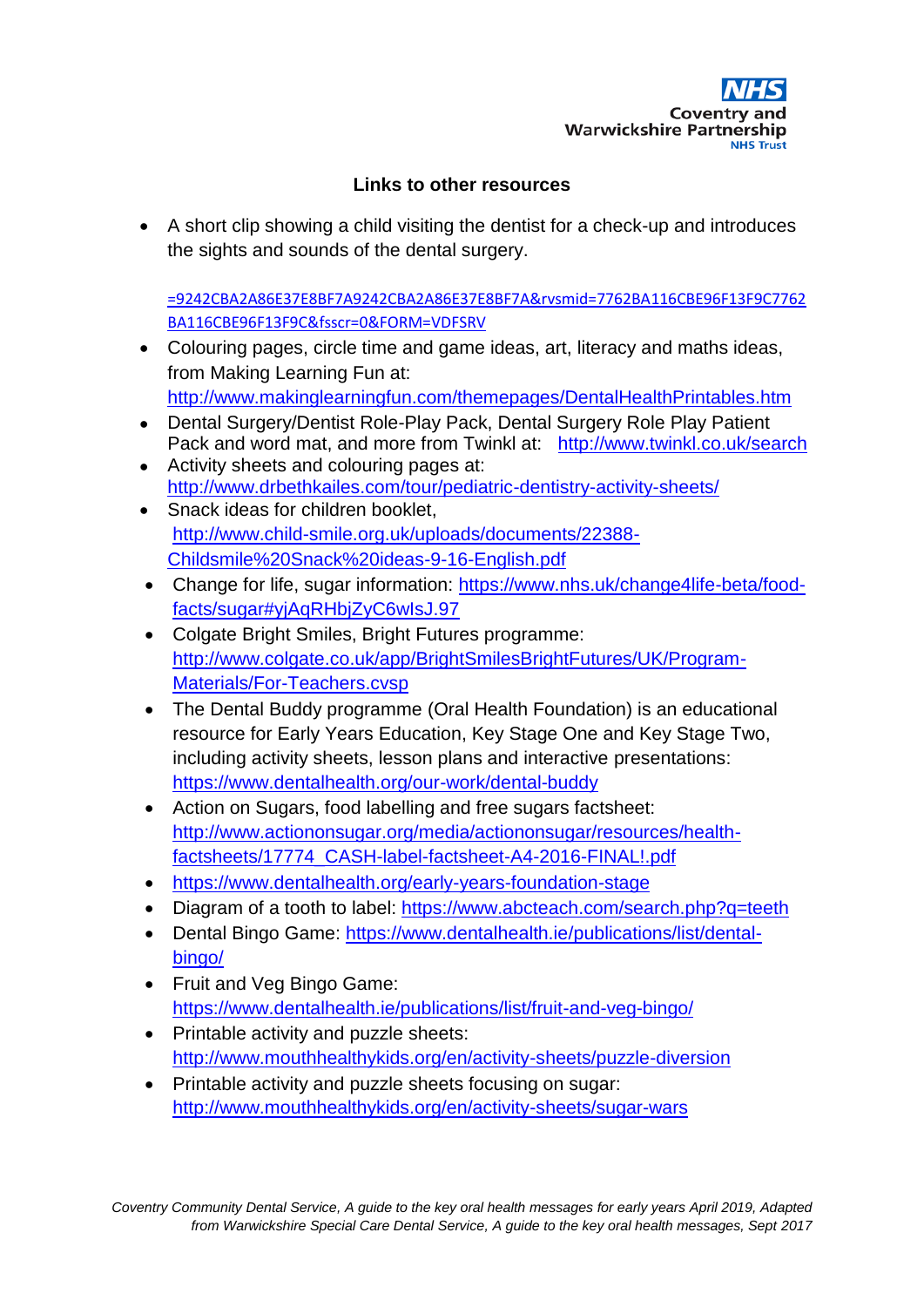- The Story of the tooth presentation that reminds us how important it is to look after your teeth [https://www.dentalhealth.ie/download/pdf/storyofthetooth\\_new3.pdf](https://www.dentalhealth.ie/download/pdf/storyofthetooth_new3.pdf)
- Animals including Humans Excuse me, are these your teeth, presentation and resources [https://www.hamilton-trust.org.uk/science/y4/01-excuse-me-are-these-your](https://www.hamilton-trust.org.uk/science/y4/01-excuse-me-are-these-your-teeth/117322)[teeth/117322](https://www.hamilton-trust.org.uk/science/y4/01-excuse-me-are-these-your-teeth/117322)
- Actions on sugar food labelling and free sugar fact sheets.t [www.nhs.uk/change4life-beta/campaigns/sugar-smart/home](http://www.nhs.uk/change4life-beta/campaigns/sugar-smart/home)
- <https://play.google.com/store/appts/>
- Brush your teeth with ginger the cat <https://download.cnet.com/Talking.Ginger/3000-31711>
- https://www.leicester.gov.uk/health-and-social-care/public-health/get-oralhealth-advice/free-oral-health-resources/

# **Social Story**

• Tom goes to the Dentist – Social Story [https://www.dentalhealth.ie/download/pdf/tom\\_goes\\_to\\_the\\_dentist\\_social\\_st](https://www.dentalhealth.ie/download/pdf/tom_goes_to_the_dentist_social_story.pdf) [ory.pdf](https://www.dentalhealth.ie/download/pdf/tom_goes_to_the_dentist_social_story.pdf)

# **Easy Read Sheets**

- In the dentist room [https://widgit-health.com/download-files/dental](https://widgit-health.com/download-files/dental-rocedures/in-the-dentists-room.pdf)[rocedures/in-the-dentists-room.pdf](https://widgit-health.com/download-files/dental-rocedures/in-the-dentists-room.pdf)
- My visit to the dentist: [-https://widgit-health.com/download-files/dental](https://widgit-health.com/download-files/dental-procedures/my-visit-to-the-dentist.pdf)[procedures/my-visit-to-the-dentist.pdf](https://widgit-health.com/download-files/dental-procedures/my-visit-to-the-dentist.pdf)
- Healthy teeth = [https://widgit-health.com/easy-read](https://widgit-health.com/easy-read-sheets/pdfs/Healthy%20teeth.pdf)[sheets/pdfs/Healthy%20teeth.pdf](https://widgit-health.com/easy-read-sheets/pdfs/Healthy%20teeth.pdf)

# **Free Apps:**

- Brush DJ: <http://www.brushdj.com/#nogo>
- Change4Life Free Sugar Smart app: <http://www.nhs.uk/Tools/Pages/Change4Life-SugarSwaps.aspx>
- Tooth Brushing App [-www.brushupgame.com](http://www.brushupgame.com/)

# **Resources can be purchased from**